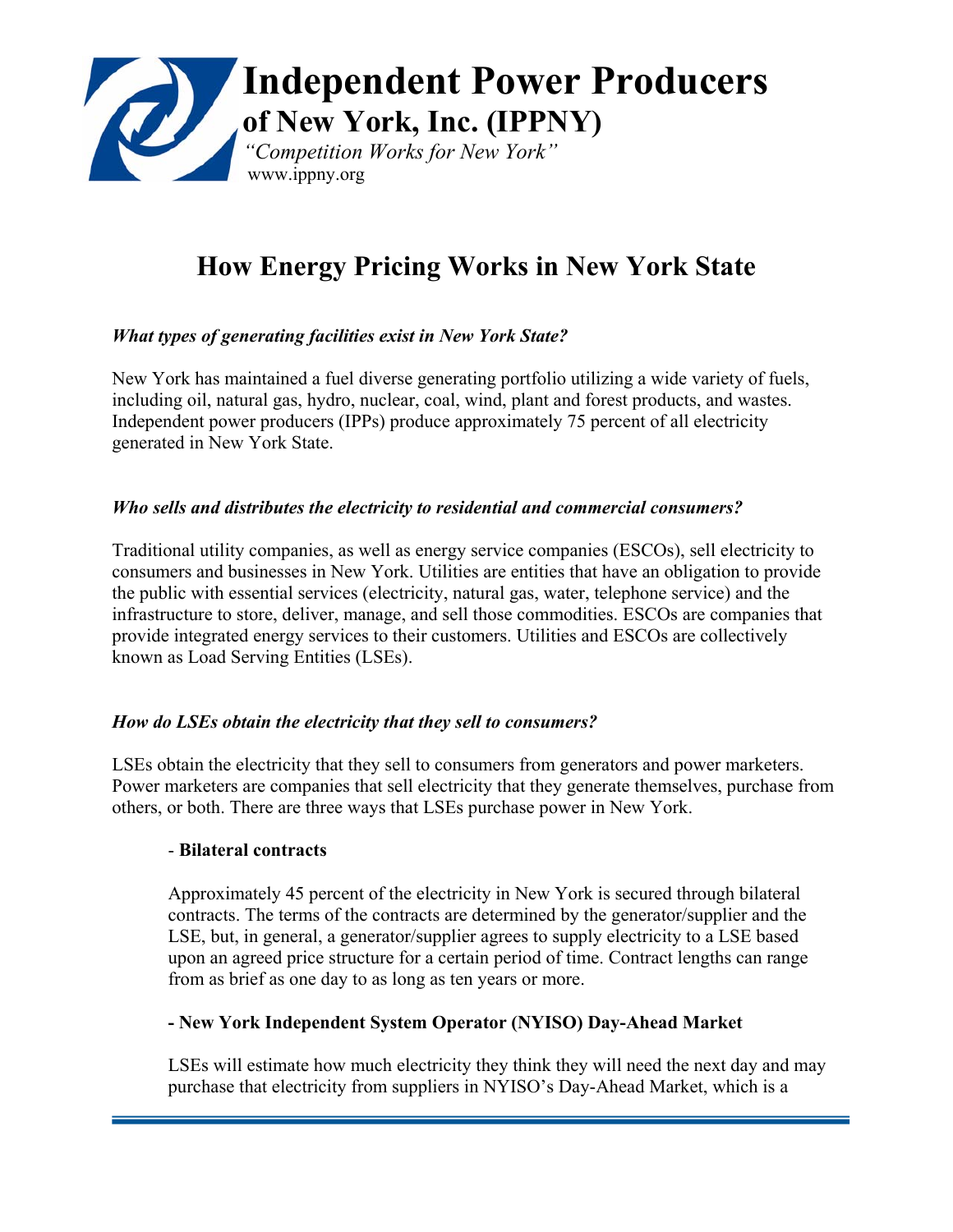clearing house where suppliers submit bids to provide electricity and LSEs submit bids to purchase electricity. The NYISO is a federally regulated, nonprofit corporation established to operate the state's high-voltage electric transmission system and administer the state's wholesale energy markets. About 51 percent of electricity is purchased through the Day-Ahead Market.

# - **NYISO's Real-Time Market**

The smallest part of the market (less than 5 percent) is electricity purchased in the Real-Time Market. If purchases under bilateral contracts and day-ahead electricity supplies aren't enough to meet an LSE's actual electric needs, the LSE buys the remainder of their electricity requirements from the NYISO at the hourly price at that time that they consume the power.

# *How is the price determined in the Day-Ahead and Real-Time Markets?*

The wholesale electricity market administered by NYISO operates as a uniform clearing auction. In the Day-Ahead Market, generators bid into the market the quantity of electricity that they are prepared to produce for each hour of the next day and the price they wish to receive for that electricity. Generators' bids are subject to bid caps and mitigation rules, both of which are designed to limit the total bid that may be submitted for each unit. LSEs decide how much electricity they wish to purchase for each hour of the next day and how much they are willing to pay for the electricity. The NYISO then selects the proper mix of generators to supply the hourly demand at the least cost while meeting applicable requirements to maintain a reliable electric system.

In selecting the generators, the NYISO begins at the lowest offer and progresses through the higher offers until there is enough generation to meet demand. Each selected bidder is awarded the bid price of the last unit chosen (which will be the highest of all selected bidders). This is referred to as the uniform clearing price (UCP).

The process in the Real-Time Market is the same as that in the Day-Ahead Market, with suppliers offering a quantity of electricity for a price, and the NYISO choosing the lowest-priced suppliers until demand is met. Real-Time prices can be more volatile than Day-Ahead prices because the Real-Time price can be affected by unexpected events such as unit forced outages and transmission outages.

# *Why are bidders paid the bid amount of the highest selected bidder and not the actual amount they individually bid?*

This mechanism is employed because it keeps bid prices and, therefore, the price paid for wholesale electricity lower than it would be otherwise. Under a competitive market using a UCP, suppliers and capacity resources have a very strong incentive to bid only their marginal costs